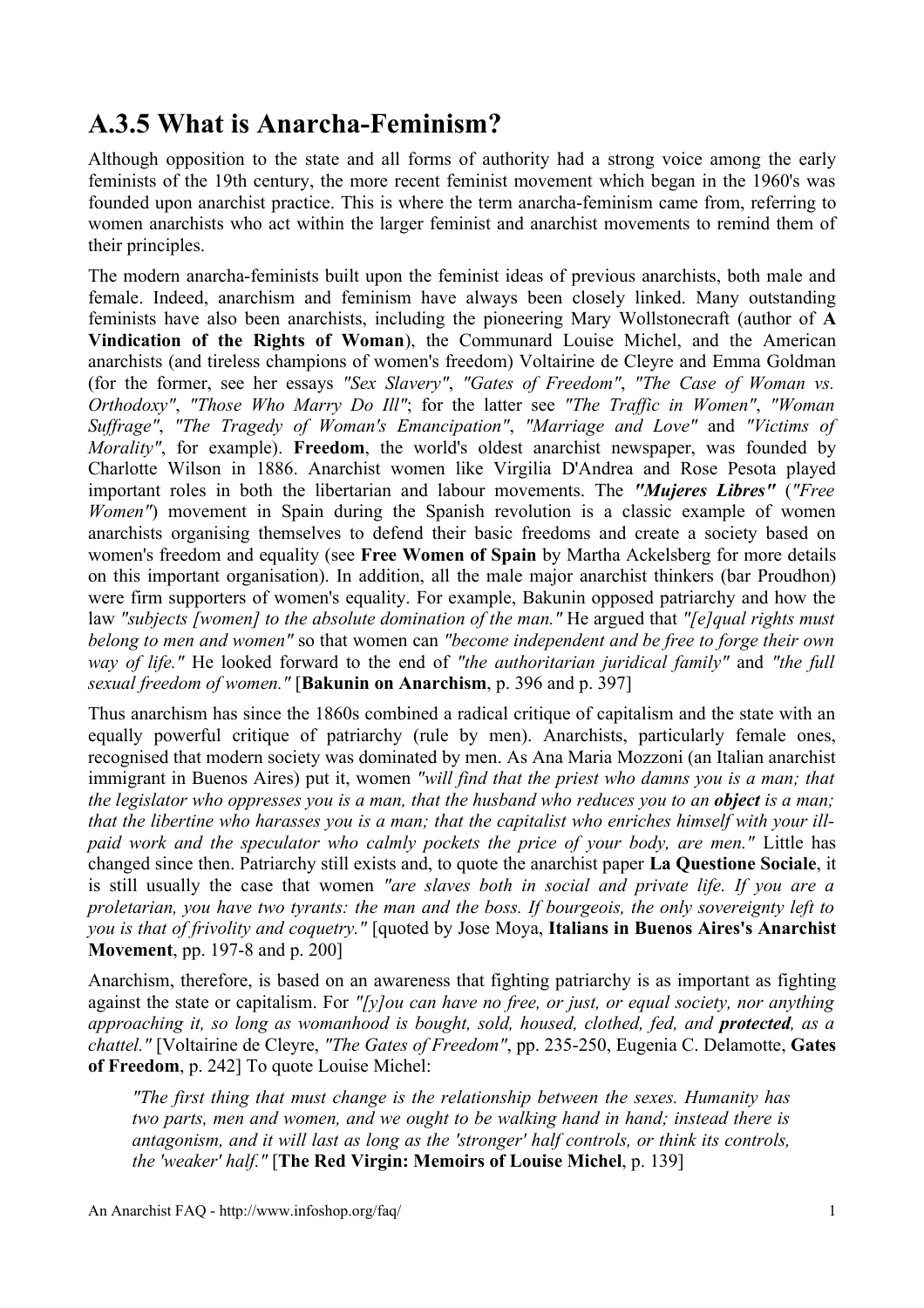Thus anarchism, like feminism, fights patriarchy and for women's equality. Both share much common history and a concern about individual freedom, equality and dignity for members of the female sex (although, as we will explain in more depth below, anarchists have always been very critical of mainstream/liberal feminism as not going far enough). Therefore, it is unsurprising that the new wave of feminism of the sixties expressed itself in an anarchistic manner and drew much inspiration from anarchist figures such as Emma Goldman. Cathy Levine points out that, during this time, *"independent groups of women began functioning without the structure, leaders, and other factotums of the male left, creating, independently and simultaneously, organisations similar to those of anarchists of many decades and regions. No accident, either."* [*"The Tyranny of Tyranny,"* **Quiet Rumours: An Anarcha-Feminist Reader**, p. 66] It is no accident because, as feminist scholars have noted, women were among the first victims of hierarchical society, which is thought to have begun with the rise of patriarchy and ideologies of domination during the late Neolithic era. Marilyn French argues (in **Beyond Power**) that the first major social stratification of the human race occurred when men began dominating women, with women becoming in effect a "lower" and "inferior" social class.

The links between anarchism and modern feminism exist in both ideas and action. Leading feminist thinker Carole Pateman notes that her *"discussion [on contract theory and its authoritarian and patriarchal basis] owes something to"* libertarian ideas, that is the *"anarchist wing of the socialist movement."* [**The Sexual Contract**, p. 14] Moreover, she noted in the 1980s how the *"major locus of criticism of authoritarian, hierarchical, undemocratic forms of organisation for the last twenty years has been the women's movement . . . After Marx defeated Bakunin in the First International, the prevailing form of organisation in the labour movement, the nationalised industries and in the* left sects has mimicked the hierarchy of the state ... The women's movement has rescued and put *into practice the long-submerged idea [of anarchists like Bakunin] that movements for, and experiments in, social change must 'prefigure' the future form of social organisation."* [**The Disorder of Women**, p. 201]

Peggy Kornegger has drawn attention to these strong connections between feminism and anarchism, both in theory and practice. *"The radical feminist perspective is almost pure anarchism,"* she writes. *"The basic theory postulates the nuclear family as the basis of all authoritarian systems. The lesson* the child learns, from father to teacher to boss to god, is to **obey** the great anonymous voice of *Authority. To graduate from childhood to adulthood is to become a full-fledged automaton, incapable of questioning or even of thinking clearly."* [*"Anarchism: The Feminist Connection,"* **Quiet Rumours: An Anarcha-Feminist Reader**, p. 26] Similarly, the Zero Collective argues that Anarcha-feminism *"consists in recognising the anarchism of feminism and consciously developing it."* [*"Anarchism/Feminism,"* pp. 3-7, **The Raven**, no. 21, p. 6]

Anarcha-feminists point out that authoritarian traits and values, for example, domination, exploitation, aggressiveness, competitiveness, desensitisation etc., are highly valued in hierarchical civilisations and are traditionally referred to as "masculine." In contrast, non-authoritarian traits and values such as co-operation, sharing, compassion, sensitivity, warmth, etc., are traditionally regarded as "feminine" and are devalued. Feminist scholars have traced this phenomenon back to the growth of patriarchal societies during the early Bronze Age and their conquest of co-operatively based "organic" societies in which "feminine" traits and values were prevalent and respected. Following these conquests, however, such values came to be regarded as "inferior," especially for a man, since men were in charge of domination and exploitation under patriarchy. (See e.g. Riane Eisler, **The Chalice and the Blade**; Elise Boulding, **The Underside of History**). Hence anarchafeminists have referred to the creation of a non-authoritarian, anarchist society based on cooperation, sharing, mutual aid, etc. as the "feminisation of society."

Anarcha-feminists have noted that "feminising" society cannot be achieved without both selfmanagement and decentralisation. This is because the patriarchal-authoritarian values and traditions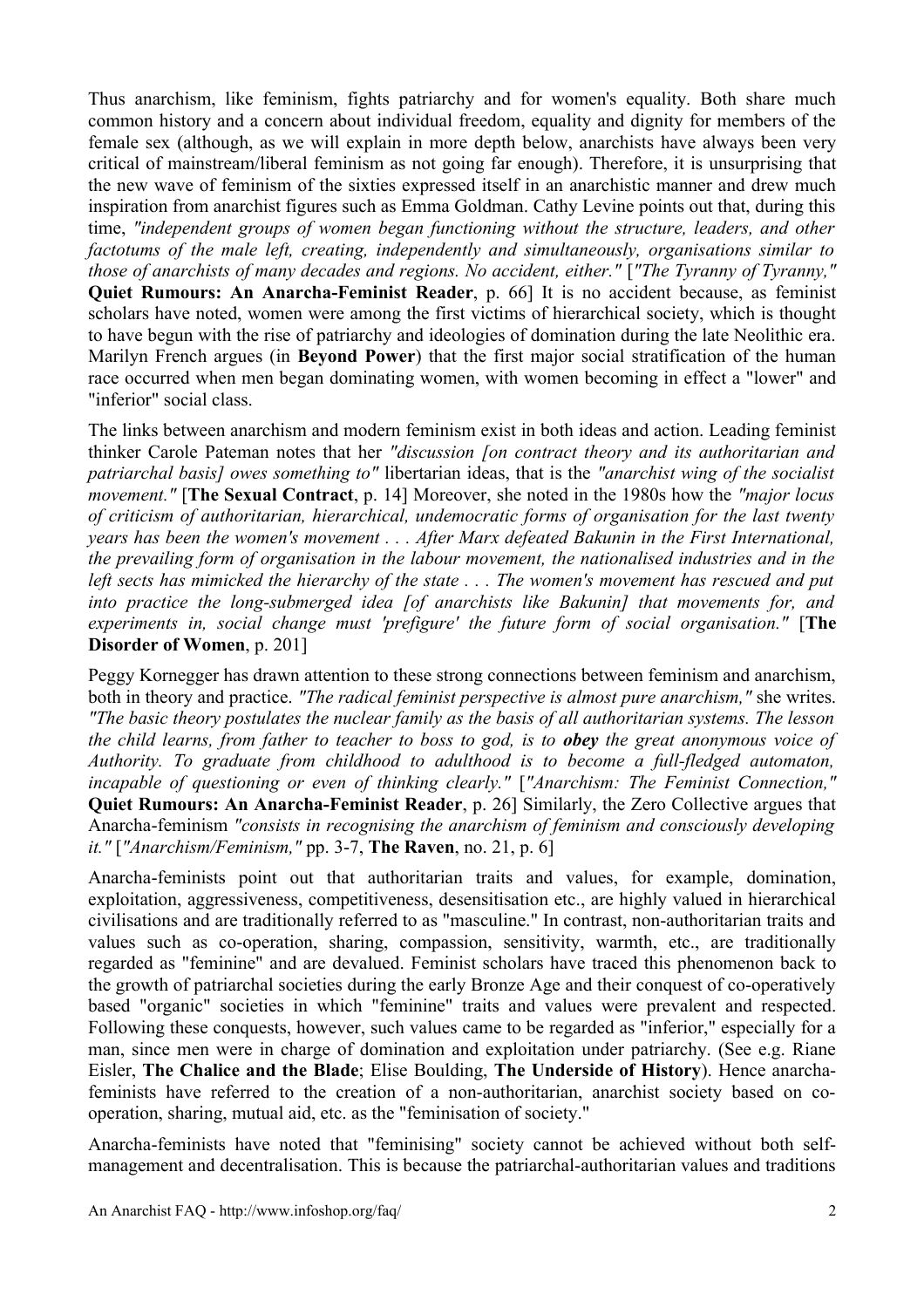they wish to overthrow are embodied and reproduced in hierarchies. Thus feminism implies decentralisation, which in turn implies self-management. Many feminists have recognised this, as reflected in their experiments with collective forms of feminist organisations that eliminate hierarchical structure and competitive forms of decision making. Some feminists have even argued that directly democratic organisations are specifically female political forms. [see e.g. Nancy Hartsock *"Feminist Theory and the Development of Revolutionary Strategy,"* in Zeila Eisenstein, ed., **Capitalist Patriarchy and the Case for Socialist Feminism**, pp. 56-77] Like all anarchists, anarcha-feminists recognise that self-liberation is the key to women's equality and thus, freedom. Thus Emma Goldman:

*"Her development, her freedom, her independence, must come from and through herself. First, by asserting herself as a personality, and not as a sex commodity. Second, by refusing the right of anyone over her body; by refusing to bear children, unless she wants them, by refusing to be a servant to God, the State, society, the husband, the family, etc., by making her life simpler, but deeper and richer. That is, by trying to learn the meaning and substance of life in all its complexities; by freeing herself from the fear of public opinion and public condemnation."* [**Anarchism and Other Essays**, p. 211]

Anarcha-feminism tries to keep feminism from becoming influenced and dominated by authoritarian ideologies of either the right or left. It proposes direct action and self-help instead of the mass reformist campaigns favoured by the "official" feminist movement, with its creation of hierarchical and centralist organisations and its illusion that having more women bosses, politicians, and soldiers is a move towards "equality." Anarcha-feminists would point out that the so-called "management science" which women have to learn in order to become mangers in capitalist companies is essentially a set of techniques for controlling and exploiting wage workers in corporate hierarchies, whereas "feminising" society requires the elimination of capitalist wageslavery and managerial domination altogether. Anarcha-feminists realise that learning how to become an effective exploiter or oppressor is not the path to equality (as one member of the Mujeres Libres put it, *"[w]e did not want to substitute a feminist hierarchy for a masculine one"* [quoted by Martha A. Ackelsberg, **Free Women of Spain**, pp. 22-3] -- also see [section](http://www.infoshop.org/faq/secB1.html#secb14) B.1.4 for a further discussion on patriarchy and hierarchy).

Hence anarchism's traditional hostility to liberal (or mainstream) feminism, while supporting women's liberation and equality. Federica Montseny (a leading figure in the Spanish Anarchist movement) argued that such feminism advocated equality for women, but did not challenge existing institutions. She argued that (mainstream) feminism's only ambition is to give to women of a particular class the opportunity to participate more fully in the existing system of privilege and if these institutions *"are unjust when men take advantage of them, they will still be unjust if women take advantage of them."* [quoted by Martha A. Ackelsberg, **Op. Cit.**, p. 119] Thus, for anarchists, women's freedom did not mean an equal chance to become a boss or a wage slave, a voter or a politician, but rather to be a free and equal individual co-operating as equals in free associations. *"Feminism,"* stressed Peggy Kornegger, *"doesn't mean female corporate power or a woman President; it means no corporate power and no Presidents. The Equal Rights Amendment will not transform society; it only gives women the 'right' to plug into a hierarchical economy. Challenging sexism means challenging all hierarchy -- economic, political, and personal. And that means an anarcha-feminist revolution."* [**Op. Cit.**, p. 27]

Anarchism, as can be seen, included a class and economic analysis which is missing from mainstream feminism while, at the same time, showing an awareness to domestic and sex-based power relations which eluded the mainstream socialist movement. This flows from our hatred of hierarchy. As Mozzoni put it, *"Anarchy defends the cause of all the oppressed, and because of this,*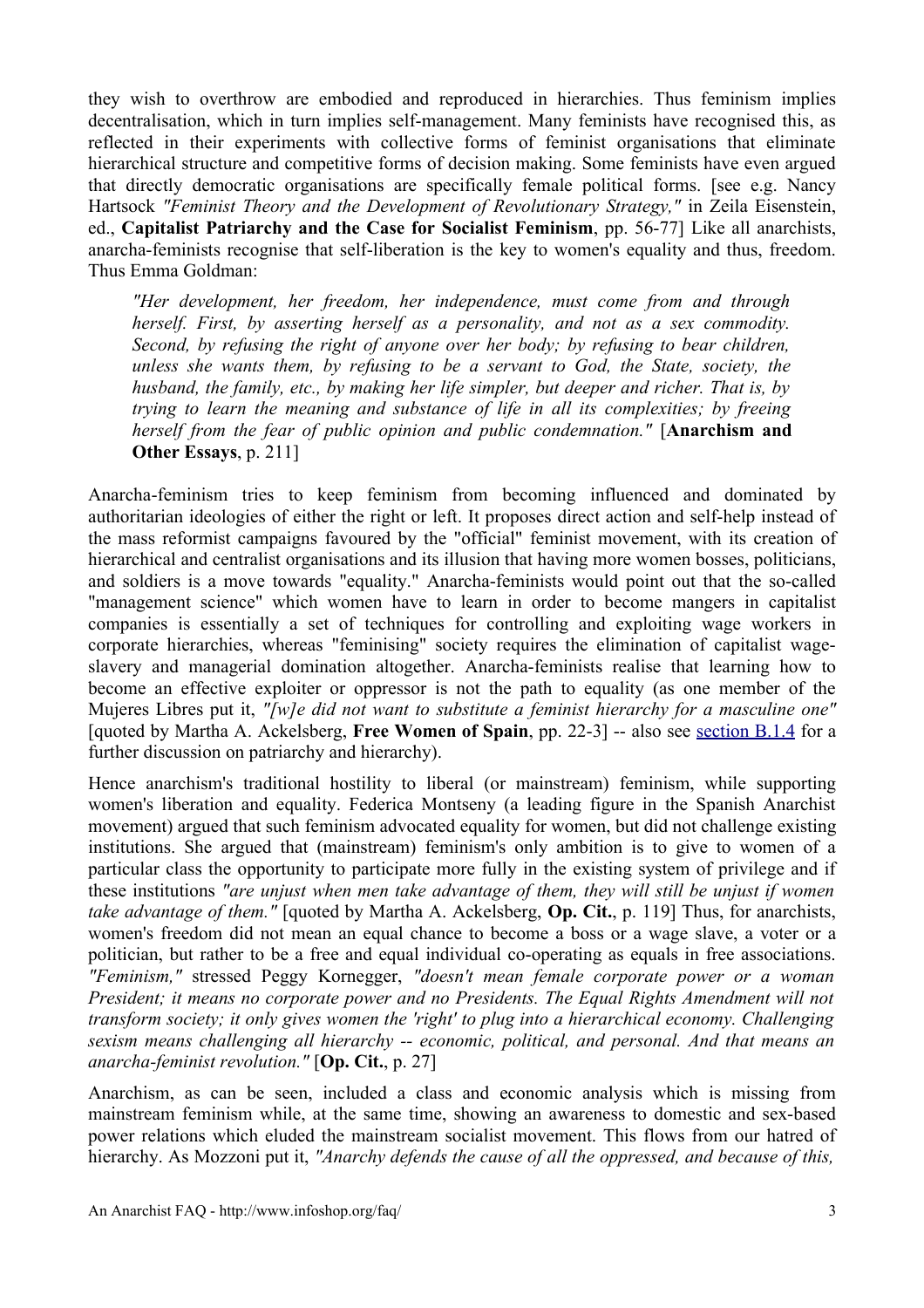*and in a special way, it defends your [women's] cause, oh! women, doubly oppressed by present society in both the social and private spheres."* [quoted by Moya, **Op. Cit.**, p. 203] This means that, to quote a Chinese anarchist, what anarchists *"mean by equality between the sexes is not just that* the men will no longer oppress women. We also want men to no longer to be oppressed by other *men, and women no longer to be oppressed by other women."* Thus women should *"completely overthrow rulership, force men to abandon all their special privileges and become equal to women, and make a world with neither the oppression of women nor the oppression of men."* [He Zhen, quoted by Peter Zarrow, **Anarchism and Chinese Political Culture**, p. 147]

So, in the historic anarchist movement, as Martha Ackelsberg notes, liberal/mainstream feminism was considered as being *"too narrowly focused as a strategy for women's emancipation; sexual struggle could not be separated from class struggle or from the anarchist project as a whole."* [**Op. Cit.**, p. 119] Anarcha-feminism continues this tradition by arguing that all forms of hierarchy are wrong, not just patriarchy, and that feminism is in conflict with its own ideals if it desires simply to allow women to have the same chance of being a boss as a man does. They simply state the obvious, namely that they *"do not believe that power in the hands of women could possibly lead to a non-coercive society"* nor do they *"believe that anything good can come out of a mass movement with a leadership elite."* The *"central issues are always power and social hierarchy"* and so people *"are free only when they have power over their own lives."* [Carole Ehrlich, *"Socialism, Anarchism and Feminism"*, **Quiet Rumours: An Anarcha-Feminist Reader**, p. 44] For if, as Louise Michel put it, *"a proletarian is a slave; the wife of a proletarian is even more a slave"* ensuring that the wife experiences an equal level of oppression as the husband misses the point. [**Op. Cit.**, p. 141]

Anarcha-feminists, therefore, like all anarchists oppose capitalism as a denial of liberty. Their critique of hierarchy in the society does not start and end with patriarchy. It is a case of wanting freedom everywhere, of wanting to *"[b]reak up . . . every home that rests in slavery! Every* marriage that represents the sale and transfer of the individuality of one of its parties to the other! Every institution, social or civil, that stands between man and his right; every tie that renders one a *master, another a serf."* [Voltairine de Cleyre, *"The Economic Tendency of Freethought"*, **The Voltairine de Cleyre Reader**, p. 72] The ideal that an "equal opportunity" capitalism would free women ignores the fact that any such system would still see working class women oppressed by bosses (be they male or female). For anarcha-feminists, the struggle for women's liberation cannot be separated from the struggle against hierarchy **as such.** As L. Susan Brown puts it:

*"Anarchist-feminism, as an expression of the anarchist sensibility applied to feminist concerns, takes the individual as its starting point and, in opposition to relations of domination and subordination, argues for non-instrumental economic forms that preserve individual existential freedom, for both men and women."* [**The Politics of Individualism**, p. 144]

Anarcha-feminists have much to contribute to our understanding of the origins of the ecological crisis in the authoritarian values of hierarchical civilisation. For example, a number of feminist scholars have argued that the domination of nature has paralleled the domination of women, who have been identified with nature throughout history (See, for example, Caroline Merchant, **The Death of Nature**, 1980). Both women and nature are victims of the obsession with control that characterises the authoritarian personality. For this reason, a growing number of both radical ecologists and feminists are recognising that hierarchies must be dismantled in order to achieve their respective goals.

In addition, anarcha-feminism reminds us of the importance of treating women equally with men while, at the same time, respecting women's differences from men. In other words, that recognising and respecting diversity includes women as well as men. Too often many male anarchists assume that, because they are (in theory) opposed to sexism, they are not sexist in practice. Such an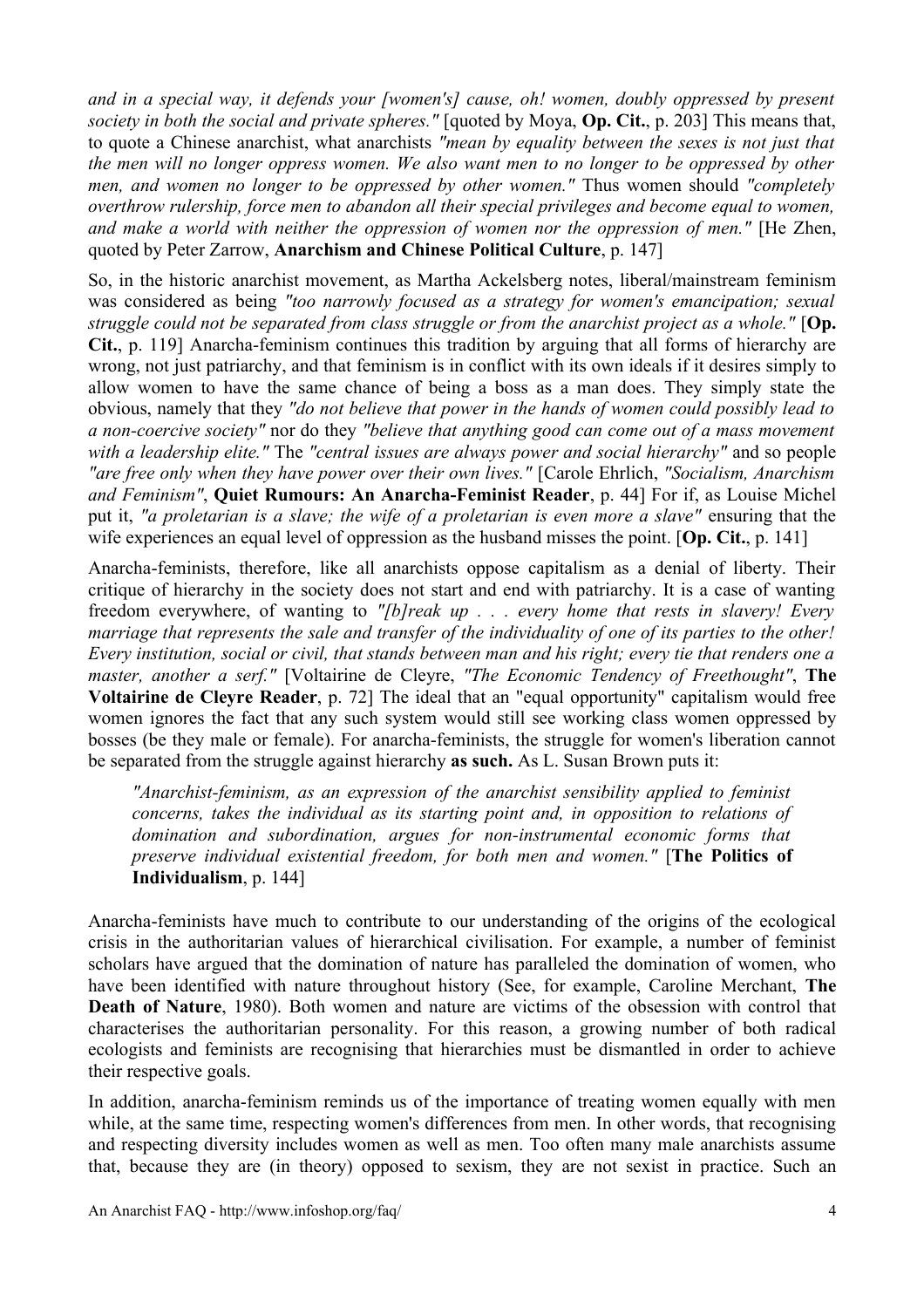assumption is false. Anarcha-feminism brings the question of consistency between theory and practice to the front of social activism and reminds us all that we must fight not only external constraints but also internal ones.

This means that anarcha-feminism urges us to practice what we preach. As Voltairine de Cleyre argued, "I never expect men to give us liberty. No, Women, we are not worth it, until we take it." This involves *"insisting on a new code of ethics founded on the law of equal freedom: a code recognising the complete individuality of woman. By making rebels wherever we can. By ourselves* **living our beliefs** . . . . We are revolutionists. And we shall use propaganda by speech, deed, and *most of all life -- being what we teach."* Thus anarcha-feminists, like all anarchists, see the struggle against patriarchy as being a struggle of the oppressed for their own self-liberation, for *"as a class I* have nothing to hope from men  $\ldots$  No tyrant ever renounced his tyranny until he had to. If history *ever teaches us anything it teaches this. Therefore my hope lies in creating rebellion in the breasts of women."* [*"The Gates of Freedom"*, pp. 235-250, Eugenia C. Delamotte, **Gates of Freedom**, p. 249 and p. 239] This was sadly as applicable within the anarchist movement as it was outside it in patriarchal society.

Faced with the sexism of male anarchists who spoke of sexual equality, women anarchists in Spain organised themselves into the **Mujeres Libres** organisation to combat it. They did not believe in leaving their liberation to some day after the revolution. Their liberation was a integral part of that revolution and had to be started today. In this they repeated the conclusions of anarchist women in Illinois Coal towns who grew tried of hearing their male comrades *"shout in favour"* of sexual equality *"in the future society"* while doing nothing about it in the here and now. They used a particularly insulting analogy, comparing their male comrades to priests who *"make false promises to the starving masses . . . [that] there will be rewards in paradise."* The argued that mothers should make their daughters *"understand that the difference in sex does not imply inequality in rights"* and that as well as being *"rebels against the social system of today,"* they *"should fight especially against the oppression of men who would like to retain women as their moral and material inferior."* [Ersilia Grandi, quoted by Caroline Waldron Merithew, **Anarchist Motherhood**, p. 227] They formed the *"Luisa Michel"* group to fight against capitalism and patriarchy in the upper Illinois valley coal towns over three decades before their Spanish comrades organised themselves.

For anarcha-feminists, combating sexism is a key aspect of the struggle for freedom. It is not, as many Marxist socialists argued before the rise of feminism, a diversion from the "real" struggle against capitalism which would somehow be automatically solved after the revolution. It is an essential part of the struggle:

"We do not need any of your titles  $\ldots$ . We want none of them. What we do want is *knowledge and education and liberty. We know what our rights are and we demand them. Are we not standing next to you fighting the supreme fight? Are you not strong enough, men, to make part of that supreme fight a struggle for the rights of women? And then men and women together will gain the rights of all humanity."* [Louise Michel, **Op. Cit.**, p. 142]

A key part of this revolutionising modern society is the transformation of the current relationship between the sexes. Marriage is a particular evil for *"the old form of marriage, based on the Bible,* 'till death doth part,'... [is] an institution that stands for the sovereignty of the man over the *women, of her complete submission to his whims and commands."* Women are reduced *"to the function of man's servant and bearer of his children."* [Goldman, **Op. Cit.**, pp. 220-1] Instead of this, anarchists proposed *"free love,"* that is couples and families based on free agreement between equals than one partner being in authority and the other simply obeying. Such unions would be without sanction of church or state for *"two beings who love each other do not need permission from a third to go to bed."* [Mozzoni, quoted by Moya, **Op. Cit.**, p. 200]